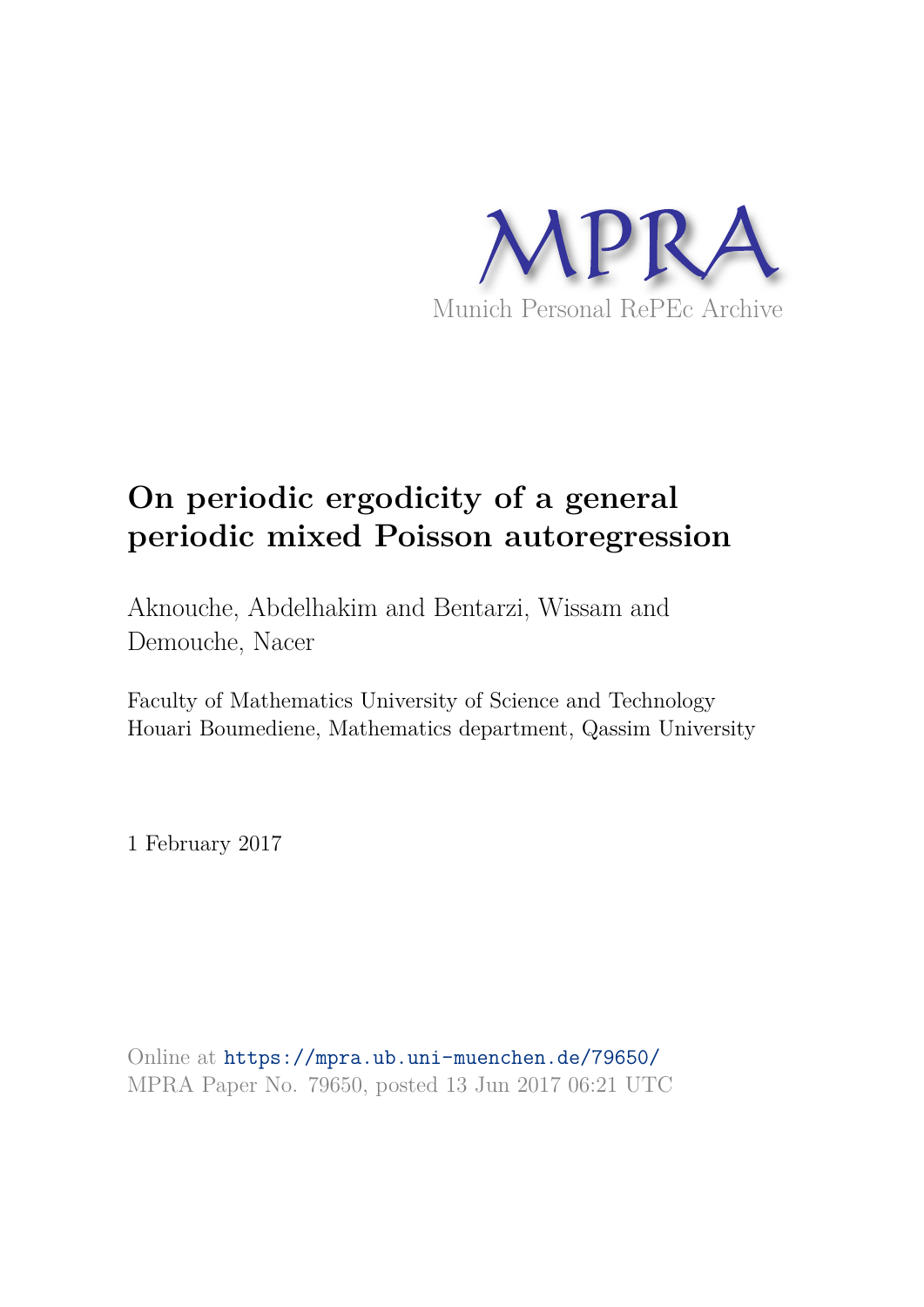# On periodic ergodicity of a general periodic mixed Poisson autoregression

Abdelhakim Aknouche, Wissam Bentarzi et Nacer Demouche Faculty of Mathematics, University of Science and Technology, Algiers

#### Abstract

We propose a general class of non-linear mixed Poisson autoregressions whose form and parameters are periodic over time. Under a periodic contraction condition on the forms of the conditional mean, we show the existence of a unique nonanticipative solution to the model, which is strictly periodically stationary, periodically ergodic and periodically weakly dependent having in the pure Poisson case finite higher-order moments. Applications to some well-known integer-valued time series models are considered.

Keywords: Periodic mixed Poisson autoregression, periodic INGARCH models, non-linear INGARCH models, weak dependence, strict periodic stationarity, periodic ergodicity, periodic contraction condition.

### 1. Introduction

Poisson autoregressions proposed by Grunwald et al (2000) and Rydberg and Shephard (2000) have gained increasing interest over the past two decades (see e.g. Davis et al, 2016 and the references therein). Aside from their ability to model various integer-valued time series characteristics, the study of their probability structure has been very challenging (e.g. Grunwald et al, 2000; Ferland et al, 2006; Fokianos et al, 2009; Franke, 2010; Neuman, 2011; Fokianos and Tjostheim, 2011; Doukhan et al, 2012; Douc et al, 2013; Davis and Liu, 2016). Numerous extensions of the original Poisson autoregression have been introduced. Among them, Bentarzi and Bentarzi (2017) proposed a periodic Poisson autoregressive model in order to account for seasonality which is often observed in integer-valued time series applications. In this model, the conditional mean is a linear function of its lagged values and of the observations with periodically time-varying coefficients. Bentarzi and Bentarzi (2017) focused on the properties "in mean" of their model like higher order periodic stationarity and moment structure. They also showed its usefulness on some real data. However,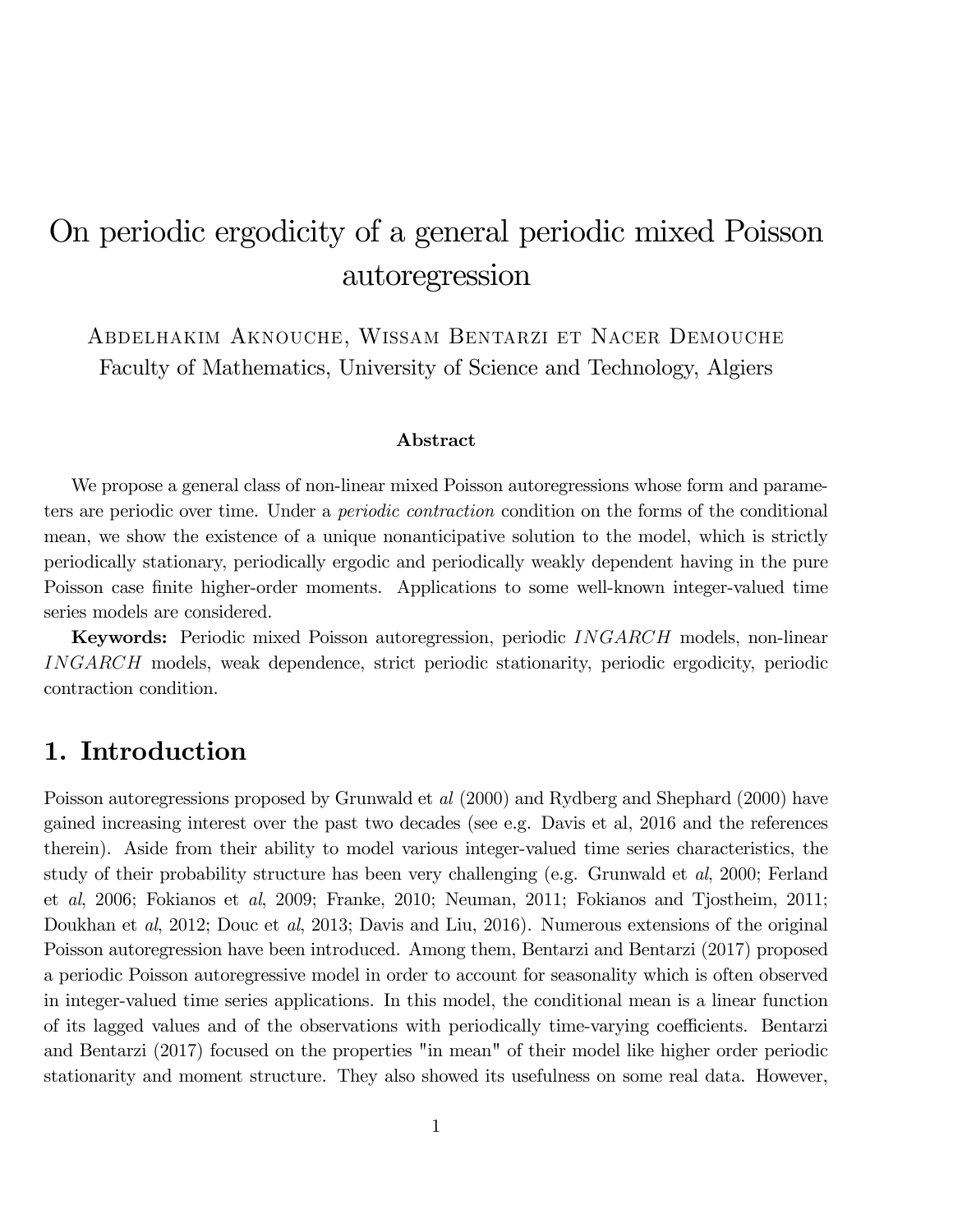neither the properties "in probability" (strict periodic stationarity, periodic ergodicity, periodic weak dependence...) nor the statistical properties of the maximum likelihood estimate they used have been studied. Moreover, their conditionally Poisson model excludes modeling overdispersed phenomena that are very observed in integer-valued time series applications (e.g. Davis et al, 2016).

In this paper we propose a general periodic mixed Poisson autoregression whose conditional distribution is a mixture of Poisson laws and whose conditional mean is a general non-linear periodic function of its lagged values and of the observations. Depending on the mixing variable, the conditional distribution of the proposed model encompasses a broad range of distributions including the Poisson distribution, the negative binomial distribution, the double Poisson distribution, the Poisson stopped-sum distribution and the Tweedie-Poisson model. Moreover, except for the pure Poisson case, the proposed model is conditionally overdispersed and reduces in the aperiodic case to the mixed Poisson autoregression introduced by Christou and Fokianos (2014, 2015). We study some probability properties of the model, namely strict periodic stationarity, periodic ergodicity, periodic weak dependence and existence of higher order moments. These properties serve, among other things, to establish the asymptotic properties of the quasi-maximum likelihood estimate of the underlying model. For this, a key assumption is a periodic contraction condition that we define below and which is jointly satisfied by the systems of conditional mean functions corresponding to the different seasons.

The rest of this work is organized as follows. Section 2 defines the model and Section 3 examines its probability structure. Section 4 concludes while the proofs of the main results are left to Section 5.

### 2. Periodic mixed Poisson autoregression

Let  $\{N_t(.)$ ,  $t \in \mathbb{Z}\}$  be an independent sequence of homogeneous Poisson processes with unit intensity. Consider a positive independent and S-periodically distributed  $(pd_S)$  sequence  $\{Z_t, t \in \mathbb{Z}\}\$ with mean 1 and variance  $\sigma_t^2$ . The S-periodicity of  $\{Z_t, t \in \mathbb{Z}\}\$  which is also assumed to be independent of  $\{N_t(.)$ ,  $t \in \mathbb{Z}\}$  is understood in the sense that  $Z_t \stackrel{d}{=} Z_{kS+t}$  for all  $k, t \in \mathbb{Z}$ , where  $\stackrel{d}{=}$  denotes equality in distribution. In fact, the period  $S$  is the smallest positive integer satisfying the latter equality which necessarily implies that  $\sigma_t^2 = \sigma_{t+ks}^2$  for all  $k, t \in \mathbb{Z}$ . An integer-valued stochastic process  $\{Y_t, t \in \mathbb{Z}\}\$ is said to be a *periodic mixed Poisson autoregression* if it is a solution to the following equation

$$
\begin{cases}\nY_t = N_t (Z_t \lambda_t) \\
\lambda_t = f_t (Y_{t-1}, \lambda_{t-1}; \theta_t) \n\end{cases}, \quad t \in \mathbb{Z},
$$
\n(2.1)

where  $\{\theta_t, t \in \mathbb{Z}\}\$  is a S-periodic sequence of real parameter vectors, that is  $\theta_t = \theta_{t+kS}$  for all  $k, t \in \mathbb{Z}$  with  $\theta_t \in \Theta_t \subset \mathbb{R}^{m_t}$  and  $m_t \in \mathbb{N}^*$ . The sequence of positive real functions  $\{f_t, t \in \mathbb{Z}\}\$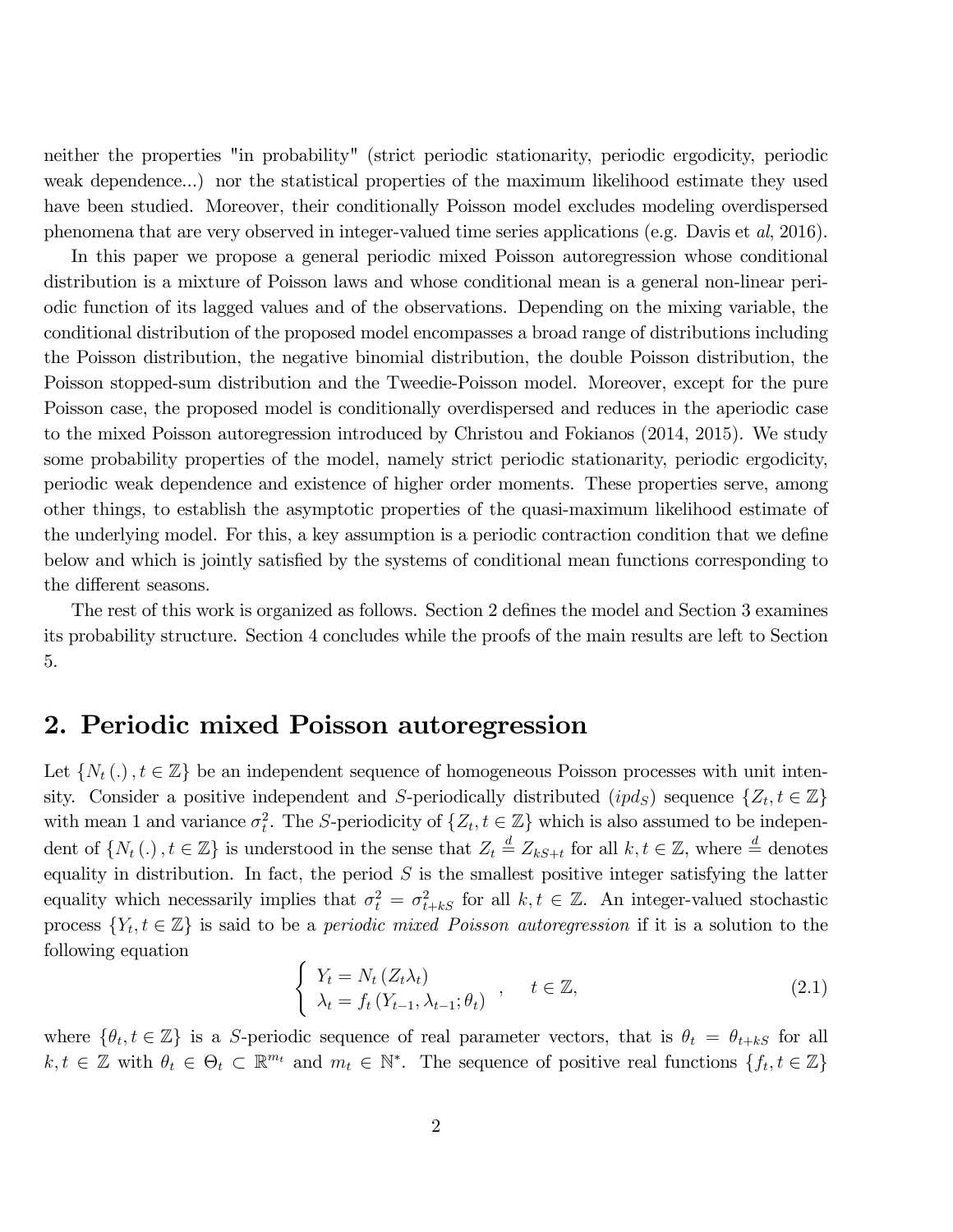defined by  $f_t : \mathbb{N} \times \mathbb{R}_+^* \times \Theta_t \to \mathbb{R}_+^*$  is also S-periodic in the sense that  $f_t = f_{t+kS}$  for all  $k, t \in \mathbb{Z}$ . Under the properties of  $\{N_t(.)$ ,  $t \in \mathbb{Z}\}$  and  $\{Z_t, t \in \mathbb{Z}\}$  given above, it is clear that  $E(Y_t/\mathcal{F}_{t-1}) = \lambda_t$ and  $Var(Y_t | \mathcal{F}_{t-1}) = \lambda_t (1 + \sigma_t^2 \lambda_t) \ge E(Y_t | \mathcal{F}_{t-1})$  where  $\mathcal{F}_t$  is the  $\sigma$ -algebra generated by  $Y_t, Y_{t-1}, ...$ Thus, apart the pure Poisson case corresponding to  $\sigma_t^2 \equiv 0$ , model (2.1) is periodically overdispersed. Moreover, the conditional distribution of  $Y_t$  can be given explicitly for some specific distributions of Z<sub>t</sub>. Indeed, if  $Z_t$  is degenerate at 1 for all  $t \in \mathbb{Z}$  then  $Y_t/\mathcal{F}_{t-1} \sim \mathcal{P}(\lambda_t)$  is Poisson distributed with parameter  $\lambda_t$ . Similarly, if  $Z_t \sim G\left(\sigma_t^{-2}, \sigma_t^{-2}\right)$  for all  $t \in \mathbb{Z}$  then  $Y_t / \mathcal{F}_{t-1} \sim \mathcal{BN}\left(\sigma_t^{-2}, \frac{\lambda_t}{\sigma_t^{-2}+1}\right)$  $\overline{\sigma_t^{-2} + \lambda_t}$  , where  $G(a, b)$  stands for the Gamma distribution with shape parameter  $a > 0$  and rate parameter  $b > 0$ and  $\mathcal{BN}(k, p)$  denotes the negative binomial distribution with parameters  $k > 0$  and  $p \in (0, 1)$ .

To highlight the periodicity of model (2:1) it is possible to write it in the following representation

$$
\begin{cases}\nY_{nS+v} = N_{nS+v} (Z_{nS+v} \lambda_{nS+v}) \\
\lambda_{nS+v} = f_v (Y_{nS+v-1}, \lambda_{nS+v-1}; \theta_v) \n\end{cases}, \quad n \in \mathbb{Z}, \ 1 \le v \le S,
$$
\n(2.2)

which retains S functions  $f_v$  and S parameters  $\theta_v \in \Theta_v \subset \mathbb{R}^{m_v}$   $(1 \le v \le S)$  corresponding to the different seasons. By season  $v \in \{1, ..., S\}$  we mean the set  $\{..., v - S, v, v + S, ...\}$ . Thus, model (2:1) is fairly general and covers a wide range of well-known integer-valued time series models. For example, when  $S = 1$  we find the non-linear mixed Poisson autoregressive model proposed by Christou and Fokianos (2014, 2015). Other particularly important cases of (2:1) are given by the following examples.

#### Example 2.1 (Linear conditional mean) Let

$$
f_v(y, \lambda; \theta_v) = \omega_v + \alpha_v y + \beta_v \lambda,
$$
\n(2.3)

where  $\theta_v = (\omega_v, \alpha_v, \beta_v)' \in \Theta_v \subset \mathbb{R}^{*3}_+, 1 \le v \le S$ .

i) When  $Z_v$  is degenerate at 1 for all  $1 \le v \le S$ , model (2.1) reduces to the Poisson periodic INGARCH (INteger-valued Generalized AutoRegressive Conditionally Heteroskedastic) model proposed by Bentarzi and Bentarzi (2017).

ii) When  $Z_v \sim G(\sigma_v^{-2}, \sigma_v^{-2})$   $(1 \le v \le S)$  we call the resulting model negative binomial periodic INGARCH. The latter is a periodic generalization of the negative binomial INGARCH model proposed by Zhu (2011) and Christou and Fokianos (2014).  $\Box$ 

Example 2.2 (Exponential conditional mean) Consider model (2:1) with

$$
f_v(y, \lambda; \theta_v) = \omega_v + \alpha_v y + (\beta_v + \delta_v \exp(-\gamma_v \lambda^2)) \lambda,
$$
\n(2.4)

where  $\theta_v = (\omega_v, \alpha_v, \beta_v, \delta_v, \gamma_v)' \in \Theta_v \subset \mathbb{R}_+^{*5}$   $(1 \le v \le S)$ .

i) When  $Z_v$  is degenerate for all  $1 \le v \le S$ , representation (2.4) reduces to a periodic version of the specification proposed by Fokianos et  $al$  (2009) (see also Doukhan et  $al$ , 2012).

ii) When  $Z_v \sim G\left(\sigma_{0v}^{-2}, \sigma_{0v}^{-2}\right)$ , model (2.4) is an extension of the exponential negative binomial autoregression (Christou and Fokianos, 2014-2015).  $\Box$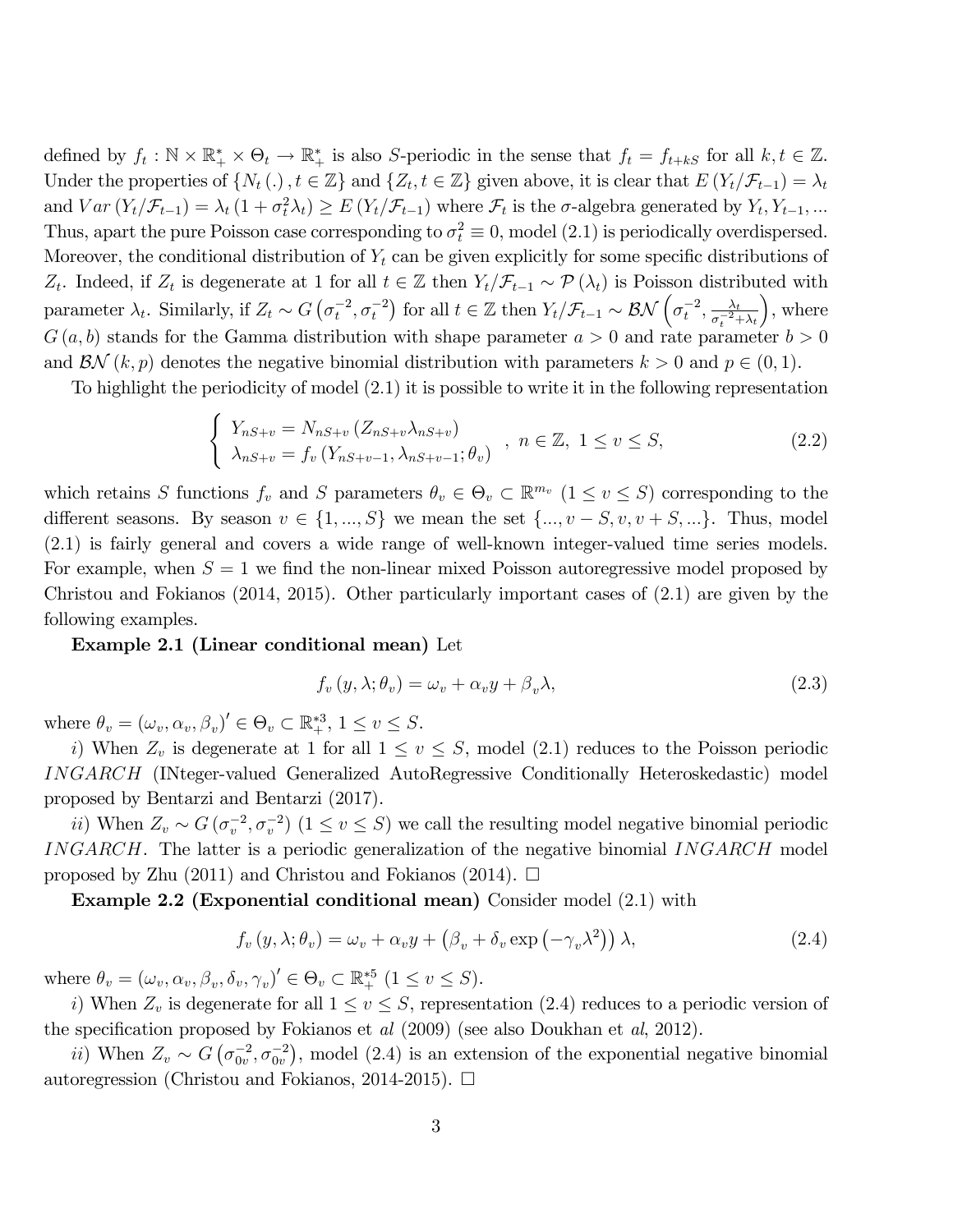#### Example 2.3 (Perturbed linear conditional mean) Let

$$
f_v(y, \lambda; \theta_v) = \omega_v (1 + \lambda)^{-\gamma_v} + \alpha_v y + \beta_v \lambda.
$$
 (2.5)

As  $\gamma_v$  approaches zero for all  $1 \le v \le S$ , the resulting model approaches the linear conditional mean model (2:3) of which it is a perturbation (see also Christou and Fokianos, 2014-2015). For the latter model the parameter of the model is  $\theta_v = (\omega_v, \alpha_v, \beta_v, \gamma_v)' \in \Theta_v \subset \mathbb{R}^{*4}_+$   $(1 \le v \le S)$ .

Example 2.4 (Mixed-season conditional mean specifications) Model  $(2.1)$  also allows different specifications along seasons (see also Aknouche et  $al$ , 2017 in the context of real-valued GARCH models). As an illustration consider  $S = 2$ ,  $f_1(y, \lambda; \theta_1) = \omega_1 + \alpha_1 y + \beta_1 \lambda$  and  $f_2(y, \lambda; \theta_2) =$  $\omega_2 + \alpha_2 y + (\beta_2 + \delta_2 \exp(-\gamma_2 \lambda^2)) \lambda$ . The parameters of this model are  $\boldsymbol{\sigma}^2 = (\sigma_1^2, \sigma_2^2)'$  and  $\theta = (\theta_1^2, \theta_2^2)$  $\left( \frac{1}{1}, \theta_{2}' \right)'$ with  $\theta_1 = (\omega_1, \alpha_1, \beta_1)'$  and  $\theta_2 = (\omega_2, \alpha_2, \beta_2, \delta_2, \gamma_2)'$ . Obviously, when  $Z_v$  is degenerate for all  $1 \le v \le S$  then only  $\theta$  is retained.  $\square$ 

### 3. Some probabilistic properties of the model

We now give a sufficient condition on the functions  $f_1, ..., f_S$  such that (2.1) admits a strictly periodically stationary, periodically ergodic and periodically weakly dependent solution having finite means. Under additional conditions, this solution also has finite higher (integer) order moments. Recall that a stochastic process  $\{Y_t, t \in \mathbb{Z}\}$  is said to be strictly periodically stationary (resp. periodically ergodic) if and only if all its subprocesses  $\{Y_{nS+v}, n \in \mathbb{Z}\}\ (1 \le v \le S)$  are strictly stationary (resp. ergodic) in the usual sense. For a more explicit definitions of these properties see e.g. Aknouche et al (2017). Similarly,  $\{Y_t, t \in \mathbb{Z}\}\$ is said to be *periodically weakly dependent* if and only if for all  $1 \le v \le S$ ,  $\{Y_{nS+v}, n \in \mathbb{Z}\}\$ is weakly dependent in the sense of Dedecker and Prieur (2004).

Consider on  $f_1, ..., f_S$  the following assumption which we call *periodic contraction condition*. A1 For all  $v \in \{1, ..., S\}$ ,  $y, y' \in \mathbb{N}$  and  $\lambda, \lambda' > 0$ ,

$$
|f_v(y,\lambda) - f_v(y',\lambda')| < \kappa_{v1}|y - y'| + \kappa_{v2}|\lambda - \lambda'|,\tag{3.1a}
$$

where  $\kappa_{v1}$  and  $\kappa_{v2}$  are non-negative constants satisfying

$$
\prod_{v=1}^{S} (\kappa_{v1} + \kappa_{v2}) < 1. \tag{3.1b}
$$

Through (3.1a), assumption **A1** simply expresses that the system  $f_1, ..., f_S$  are Lipschitz functions with the additional constraint that  $(3.1b)$  holds. Notice that if  $f_1, ..., f_S$  are contracting in the standard sense, i.e.  $f_1, ..., f_S$  are Lipschitz functions with

$$
(\kappa_{v1} + \kappa_{v2}) < 1 \quad \text{for all } v \in \{1, \dots, S\},\tag{3.1c}
$$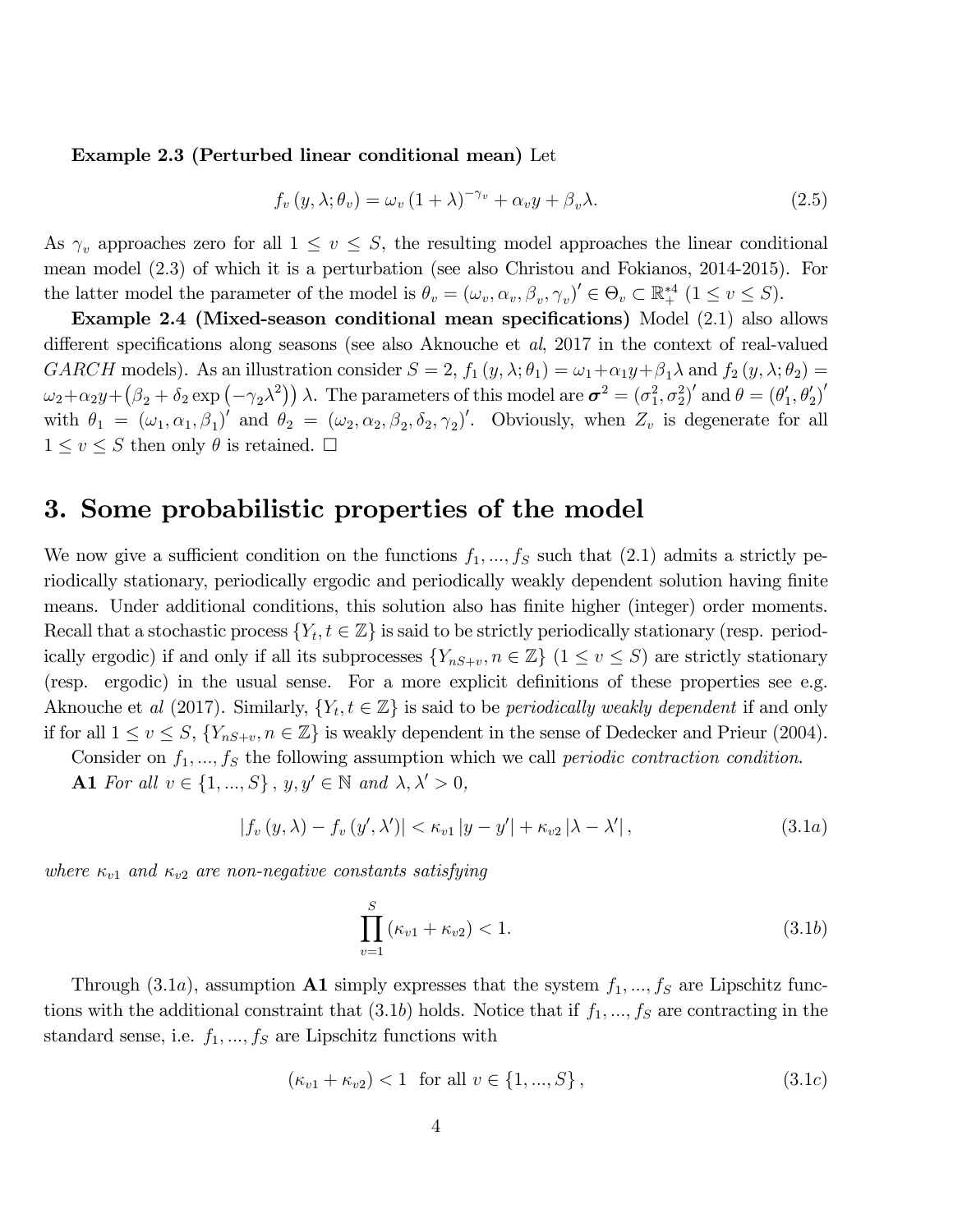then they are periodically contracting in the sense of  $(3.1b)$ . Obviously the converse is not true, so periodic contraction is weaker than contraction along seasons. For Example 2.1 the functions  $f_1, ..., f_s$  being linear, condition  $(3.1)$  reduces to

$$
\prod_{v=1}^{S} \left( \alpha_v + \beta_v \right) < 1,\tag{3.2}
$$

which is the same as the one given by Bentarzi and Bentarzi (2017). On the other hand, for Example 2.2, since  $\frac{\partial f_v(y,\lambda)}{\partial y} = \alpha_v$  and  $\partial f_v(y,\lambda)$  $\partial \lambda$  $\left| \langle \beta_v + \delta_v, \text{condition (3.1) becomes} \right|$ 

$$
\prod_{v=1}^{S} \left( \alpha_v + \beta_v + \delta_v \right) < 1. \tag{3.3}
$$

For Example 2.3, as  $\frac{\partial f_v(y,\lambda)}{\partial y} = \alpha_v$  and  $\partial f_v(y,\!\lambda)$  $\partial \lambda$  $\vert < \beta_v + \omega_v \gamma_v$  condition (3.1) simplifies to

$$
\prod_{v=1}^{S} \left( \omega_v \gamma_v + \alpha_v + \beta_v \right) < 1. \tag{3.4}
$$

Finally, for Example 2.4 the periodic contraction condition results in

$$
(\alpha_1 + \beta_1)(\alpha_2 + \beta_2 + \delta_2) < 1.
$$

Let  $X_t = (Y_t, \lambda_t)$ ,  $\zeta_t = (N_t, Z_t)$  and

$$
F_t(X_{t-1}, \zeta_t) = (N_t(Z_t f_t(Y_{t-1}, \lambda_{t-1}; \theta_t)), f_t(Y_{t-1}, \lambda_{t-1}; \theta_t)).
$$

Then the sequence of functions  $\{F_t, t \in \mathbb{Z}\}\$ is S-periodic and model (2.2) may be written in the following non-homogeneous Markov form

$$
X_{nS+v} = F_v(X_{nS+v-1}, \zeta_{nS+v}), \quad n \in \mathbb{Z}, \ 1 \le v \le S,
$$
\n(3.5)

where  $\{\zeta_t, t \in \mathbb{Z}\}$  is  $ipd_S$ . Our main result is the following.

**Theorem 3.1** *i*) Under (3.1), equation (3.5) admits a strictly periodically stationary, periodically ergodic and periodically weakly dependent solution  $\{(Y_t, \lambda_t), t \in \mathbb{Z}\}\)$  having finite mean. Moreover, this solution is unique and is given by the following S nonanticipative schemes

$$
X_{nS+v} = H_v\left(\xi_{nS+v}, \xi_{(n-1)S+v}, \dots\right), \quad n \in \mathbb{Z}, \ 1 \le v \le S,\tag{3.6}
$$

for some measurable functions  $H_1, ..., H_S : (\mathbb{N} \times \mathbb{R}^*_+)$  ${}_{+}^{*}\big)^{\mathbb{N}}\to\mathbb{N}\times\mathbb{R}_{+}^{*}.$ 

ii) If, in addition,  $Z_v$  is degenerate for all  $1 \le v \le S$  then the solution (3.6) is such that  $E(Y_v^r + \lambda_v^r))$  $\binom{r}{v} < \infty$  for all  $r \in \mathbb{N}$  and  $1 \le v \le S$ .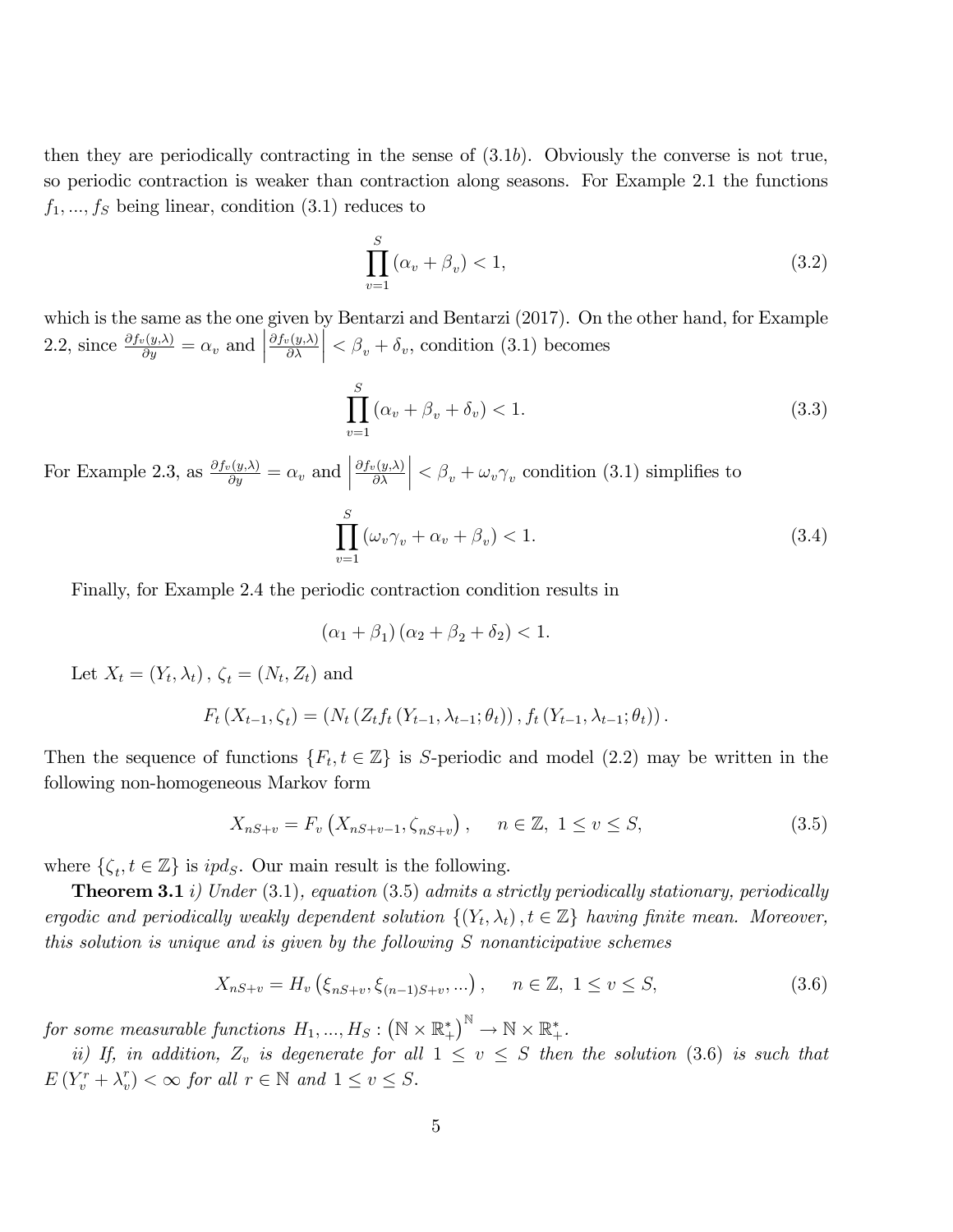The above result shows that in the pure Poisson case, solution  $(3.6)$  has finite moments of any orders under the same condition (3:1). For the Poisson cases of Examples 2.1-2.3, Theorem 3.1 simplifies as follows.

**Corollary 3.1** Under  $(3.2)$  the Poisson periodic INGARCH equation (cf. Example 2.1, i)) with linear conditional mean (cf. (2.3)) admits a unique nonanticipative solution  $\{(Y_t, \lambda_t), t \in \mathbb{Z}\},$ which is periodically ergodic, periodically weakly dependent and satisfies  $E(Y_v^r + \lambda_v^r)$  $\binom{r}{v} < \infty$  for all  $r \in \mathbb{N}$  and  $1 \le v \le S$ .

Corollary 3.2 Under (3.3) the Poisson periodic INGARCH equation with exponential conditional mean (cf. (2.4)) admits a unique nonanticipative solution  $\{(Y_t, \lambda_t), t \in \mathbb{Z}\}\$  which is periodically ergodic and periodically weakly dependent such that  $E(Y_v^r + \lambda_v^r)$  $(v<sub>v</sub>) < \infty$  for all  $r \in \mathbb{N}$  and  $1 \leq v \leq S$ .

**Corollary 3.3** Under (3.4) and  $\sigma_t^2 \equiv 0$  the Poisson periodic INGARCH equation with perturbed conditional mean (cf. Example 2.3) admits a unique nonanticipative solution  $\{(Y_t, \lambda_t), t \in \mathbb{Z}\}\,$ , which is periodically ergodic and periodically weakly dependent with  $E(Y_v^r + \lambda_v^r)$  $(v_r) < \infty$  for all  $r \in \mathbb{N}$ and  $1 \leq v \leq S$ .

In the non-Poisson case, the conditions of existence of moments of order larger than one may depend on the mixture variances  $\sigma^2 = (\sigma_1^2, ..., \sigma_S^2)'$ . In particular, for the negative binomial periodic INGARCH model with linear conditional mean (cf. Example 2.1,  $ii$ )), the following result shows that these conditions vary according to the order of the underlying moment.

**Proposition 3.1** The negative binomial periodic INGARCH model with linear conditional mean (cf. Example 2.1, ii)) admits a unique nonanticipative periodically ergodic solution  $\{Y_t, t \in \mathbb{Z}\}\$ such that:

i)  $E(Y_v) < \infty$   $(1 \le v \le S)$  if and only if (3.2) hold; ii)  $E(Y_v^2) < \infty$  (  $1 \le v \le S$ ) if and only if

$$
\prod_{v=1}^{S} \left( \sigma_v^2 \alpha_v^2 + (\alpha_v + \beta_v)^2 \right) < 1; \tag{3.7}
$$

*iii*)  $E(Y_v^4) < \infty$  ( $1 \le v \le S$ ) *if and only if* 

$$
\prod_{v=1}^{S} \left( (\alpha_v + \beta_v)^4 + 6\sigma_v^2 \alpha_v^2 (\alpha_v + \beta_v)^2 + \sigma_v^4 \alpha_v^3 (11\alpha_v + 8\beta_v) + 6\sigma_v^6 \alpha_v^4 \right) < 1.
$$
 (3.8)

From the previous result it follows that for this model the periodic contraction condition (3:2) is only necessary for the existence of moments of order larger than one.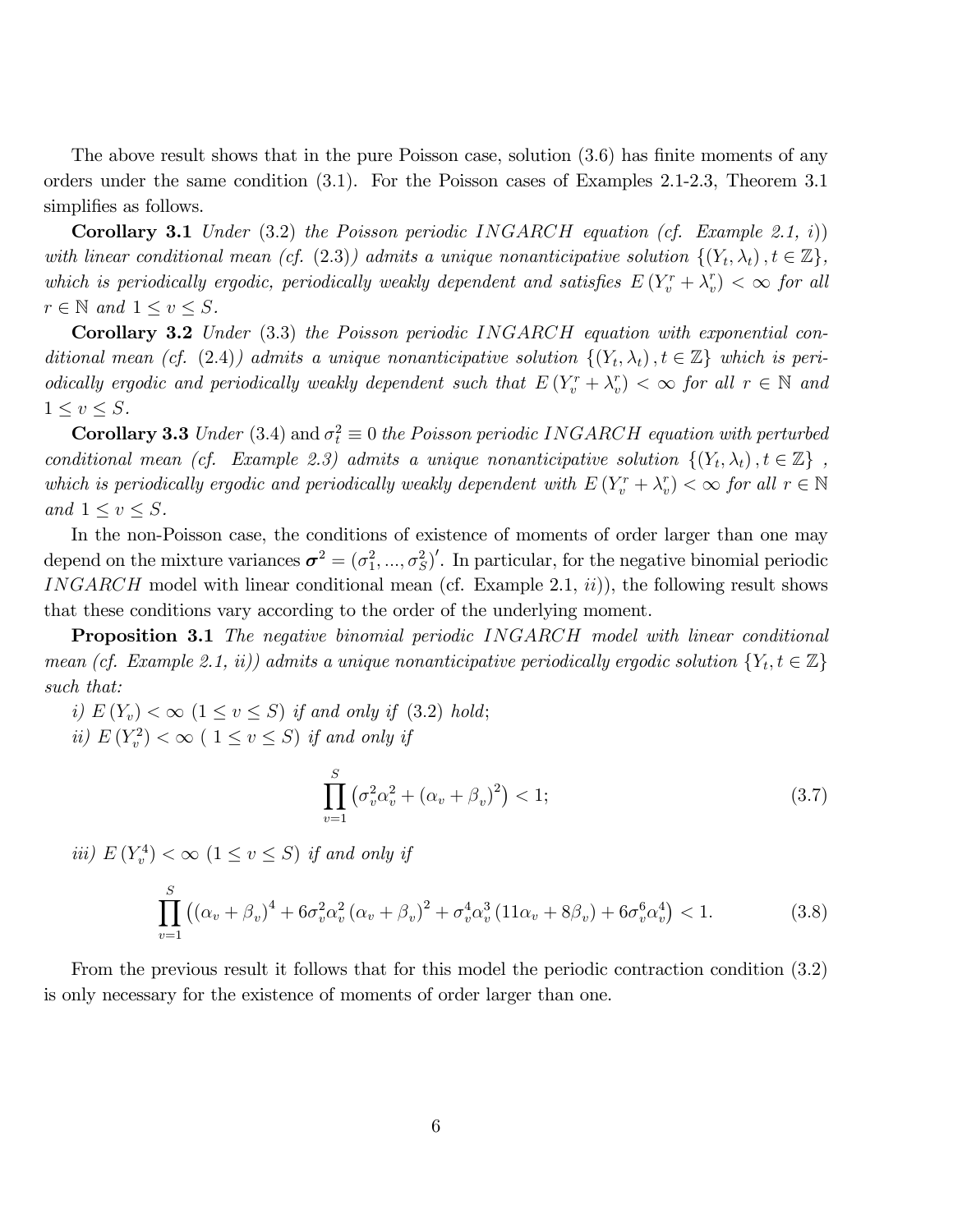## 4. Conclusion

In this paper we proposed to enlarge the class of mixed Poisson autoregressions so as to include periodicity in their conditional distribution. The proposed model encompasses a large class of conditional distributions as well as conditional mean forms. Periodic ergodicity and other related properties of the proposed model have been established under a simple periodic contraction condition  $(3.1)$  which is weaker than the standard contraction conditions on the S forms of the conditional mean of the model. A particular subclass of model (2.1) which has not been mentioned here is the periodic threshold conditional form (cf. Wang et al, 2014 in the non-periodic case) for which the periodic contraction condition remains true.

### 5. Proofs

#### 5.1. Proof of Theorem 3.1

i) Iterating equation (3.5) S times we obtain the S homogeneous Markov equations

$$
X_{nS+v} = \mathbb{F}_v \left( X_{(n-1)S+v}, \xi_{nS+v} \right), \qquad n \in \mathbb{Z}, \ 1 \le v \le S,
$$
\n(5.1)

where  $\mathbb{F}_v = F_v \circ F_{v-1} \circ \dots \circ F_{v-S+1}$  and  $\{\xi_{nS+v}, n \in \mathbb{Z}\}\$  is an independent and identically distributed (*iid*) sequence for all  $v \in \{1, ..., S\}$  with  $\xi_{nS+v} = (\zeta_{nS+v}, \zeta_{nS+v-1}, ..., \zeta_{nS+v-S+1})'$ . The proof is then based on checking condition (3:1) of Doukhan and Wintenberger (2008) as conditions (3:2) and (3.3) in the same paper seem trivial. For all  $x = (y, \lambda) \in \mathbb{R}^2$  and  $\epsilon > 0$  let  $\|.\|_{\epsilon}$  be a norm on  $\mathbb{R}^2$ defined by  $||x||_{\epsilon} = |y| + \epsilon |\lambda|$ . In view of (5.1), (3.1a), the Poisson property of the process  $N_t(.)$  and the independence of this latter with the independent sequence  $\{Z_t, t \in \mathbb{Z}\}\$  which satisfies  $E(Z_v) = 1$ for all  $v \in \{1, ..., S\}$ , it follows that

$$
E\left(\left\|\mathbb{F}_{v}\left(x,\xi_{nS+v}\right)-\mathbb{F}_{v}\left(x',\xi_{nS+v}\right)\right\|_{\epsilon}\right) \leq
$$
  
\n
$$
(1+\epsilon)\prod_{k=1}^{v-S+2} \left(\kappa_{k1}+\kappa_{k2}\right)\left[\kappa_{v-S+1,1}\left|y-y'\right|+\kappa_{v-S+1,2}\left|\lambda-\lambda'\right|\right]
$$
  
\n
$$
\leq (1+\epsilon)\prod_{k=1}^{v-S+2} \left(\kappa_{k1}+\kappa_{k2}\right)\max\left(\frac{\kappa_{v-S+1,1}}{\epsilon},\kappa_{v-S+1,2}\right)\left\|x-x'\right\|_{\epsilon}.
$$
 (5.2)

Taking  $\epsilon = \frac{\kappa_{v-S+1,1}}{\kappa_{g}(\kappa+1,0)}$  $\frac{\kappa_{v-S+1,1}}{\kappa_{v-S+1,2}}$ , inequality (5.2) becomes

$$
E\left(\left\|F_{v,S}\left(x,\xi_{nS+v}\right)-F_{v,S}\left(x',\xi_{nS+v}\right)\right\|_{\epsilon}\right)\leq\prod_{k=1}^{v-S+1}\left(\kappa_{k1}+\kappa_{k2}\right)\left\|x-x'\right\|_{\epsilon},
$$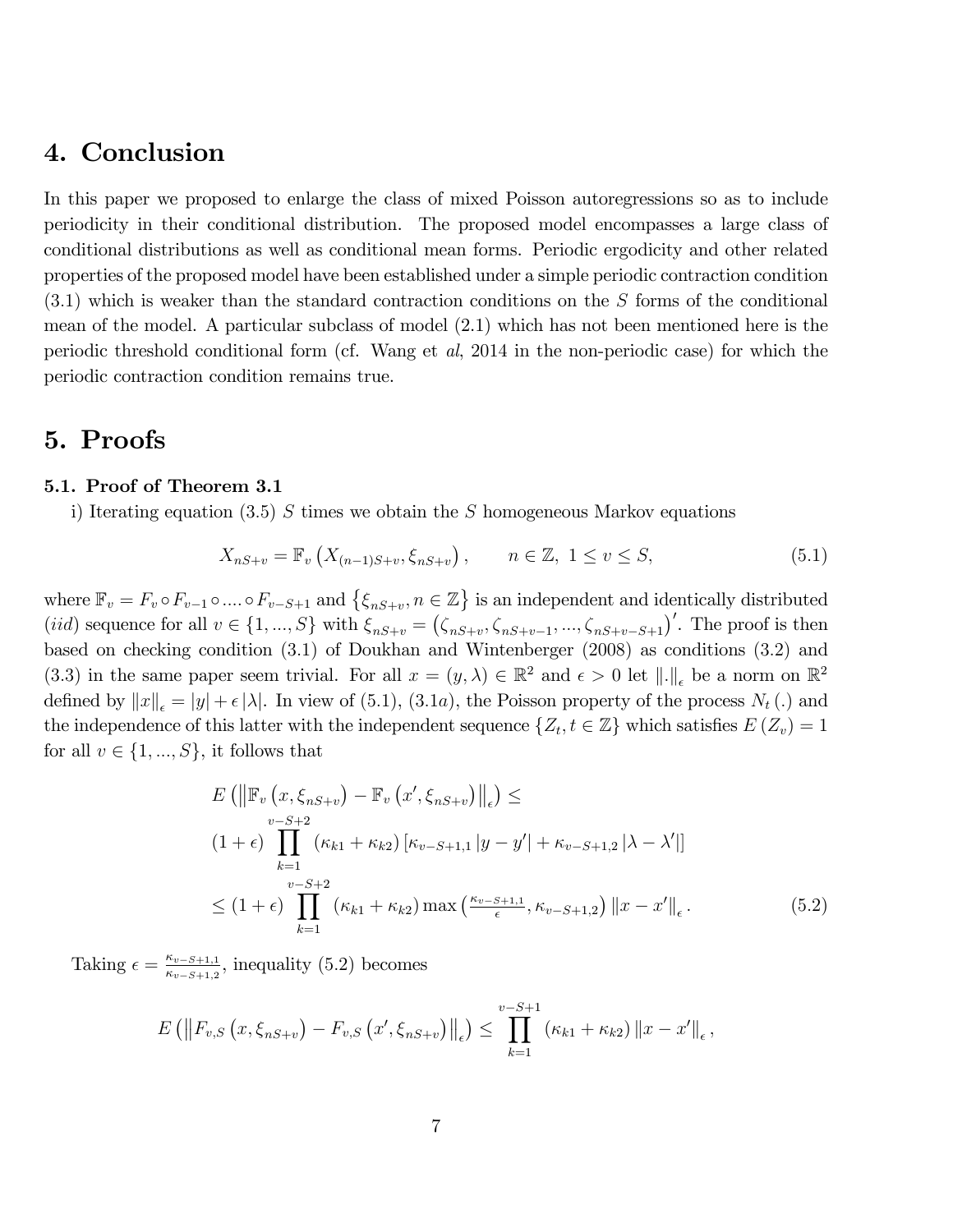where by  $(3.1b)$ ,

$$
\prod_{k=1}^{v-S+1} (\kappa_{k1} + \kappa_{k2}) = \prod_{k=1}^{S} (\kappa_{k1} + \kappa_{k2}) < 1.
$$

Thus, we have shown that under  $\mathbf{A1}$ , condition (3.1) of Doukhan et Wintenberger (2008) is satisfied for the norm  $\|.\|_{\epsilon}$  (with  $\epsilon = \frac{\kappa_{v-S+1,1}}{\kappa_{v-S+1,2}}$  $\frac{\kappa_{v-S+1,1}}{\kappa_{v-S+1,2}}$  and the identity *Orlicz* function. Therefore, by Theorem 3.1 of Doukhan et Wintenberger (2008) there exists for all  $v \in \{1, ..., S\}$  a unique nonanticipative solution  $\{(Y_{nS+v}, \lambda_{nS+v}), n \in \mathbb{Z}\}\$  of (5.1), which is strictly stationary, ergodic, weakly dependent, having finite mean and whose expression is given by (3.6). This is equivalent to say that  $\{(Y_t, \lambda_t), t \in \mathbb{Z}\}\$ is a unique nonanticipative strictly periodically stationary, periodically ergodic and periodically weakly dependent solution of  $(3.5)$  having S finite means.

ii) We will show that the condition  $\kappa^r < 1$ , which is implied by  $(3.1b)$  entails  $E(y_r^r) < \infty$  and  $E\left(\lambda_{v}^{r}\right)$  $(v^r) < \infty$  for all  $r \in \mathbb{N}$  and  $v \in \{1, ..., S\}$ , where  $\kappa = \prod^S$  $v=1$  $\kappa_v$  et  $\kappa_v = \kappa_{v1} + \kappa_{v2}$ . For  $r \in \mathbb{N}$  and  $x \in \mathbb{N} \times \mathbb{R}_+^*$  consider the norm  $||x||_{\epsilon,r} = (y^r + \epsilon \lambda^r)^{1/r}$ . We have

$$
E\left(\left\|X_t\right\|_{\epsilon,r}^r\right) = E\left(Y_t^r + \epsilon \lambda_t^r\right) = E\left(E\left(Y_t^r / \mathcal{F}_{t-1}\right)\right) + \epsilon E\left(\lambda_t^r\right).
$$

Since  $Y_t/\mathcal{F}_{t-1} \sim \mathcal{P}(\lambda_t)$  the latter equality becomes

$$
E\left(\left\|X_t\right\|_{\epsilon,r}^r\right) = \left(1+\epsilon\right)E\left(\lambda_t^r\right) + \sum_{i=0}^{r-1} \left\{ {}_i^r \right\} E\left(\lambda_t^i\right),\tag{5.3}
$$

where  $\{^{r}_{i}\}$  is the Stirling number of second kind (e.g. Ferland et al, 2006; Doukhan et al, 2012). Now we show by induction on  $r \in \mathbb{N}$  that there exists  $\epsilon > 0$  such that  $E\left(\left\|X_v\right\|_{\epsilon,r}^r\right) < \infty$  for all  $v \in \{1, ..., S\}$ . From  $(2.1)$  and  $(3.1a)$  we have

$$
E(\lambda_t^r) = E(f_t(Y_{t-1}, \lambda_{t-1}; \theta_t)^r) = E((f_t(Y_{t-1}, \lambda_{t-1}; \theta_t) - f_t(0, 0; \theta_t) + f_t(0, 0; \theta_t))^r)
$$
  
\n
$$
\leq E((\kappa_{t1} | Y_{t-1}| + \kappa_{t1} |\lambda_{t-1}| + f_t(0, 0; \theta_t))^r) := E((g_t(Y_{t-1}, \lambda_{t-1}) + b_t)^r)
$$
  
\n
$$
= E(g_t(Y_{t-1}, \lambda_{t-1})^r) + R_{t,r-1},
$$
\n(5.4)

where  $q_t(Y_{t-1}, \lambda_{t-1}) = \kappa_{t1}Y_{t-1} + \kappa_{t1}\lambda_{t-1}, b_t = f_t(0, 0; \theta_t)$  and

$$
R_{t,r-1} = \sum_{i=0}^{r-1} {r \choose i} E(g_t^i(Y_{t-1}, \lambda_{t-1})) b_t^{r-i} < \infty,
$$

is a polynomial of degree  $r-1$  and is thus finite by the induction hypothesis,  $\binom{r}{i}$  $\binom{r}{i}$  being the binomial coefficient. On the other hand, Jensen's inequality yields

$$
E(g_t(Y_{t-1}, \lambda_{t-1})^r) = \kappa_t^r E\left(\frac{\kappa_{t1}}{\kappa_t} Y_{t-1} + \frac{\kappa_{t1}}{\kappa_t} \lambda_{t-1}\right)^r
$$
  
\n
$$
\leq \kappa_t^{r-1} \left(\kappa_{t1} E\left(Y_{t-1}^r\right) + \kappa_{t2} E\left(\lambda_{t-1}^r\right)\right)
$$
  
\n
$$
\leq \kappa_t^r E\left(\|X_{t-1}\|_{\epsilon,r}^r\right),
$$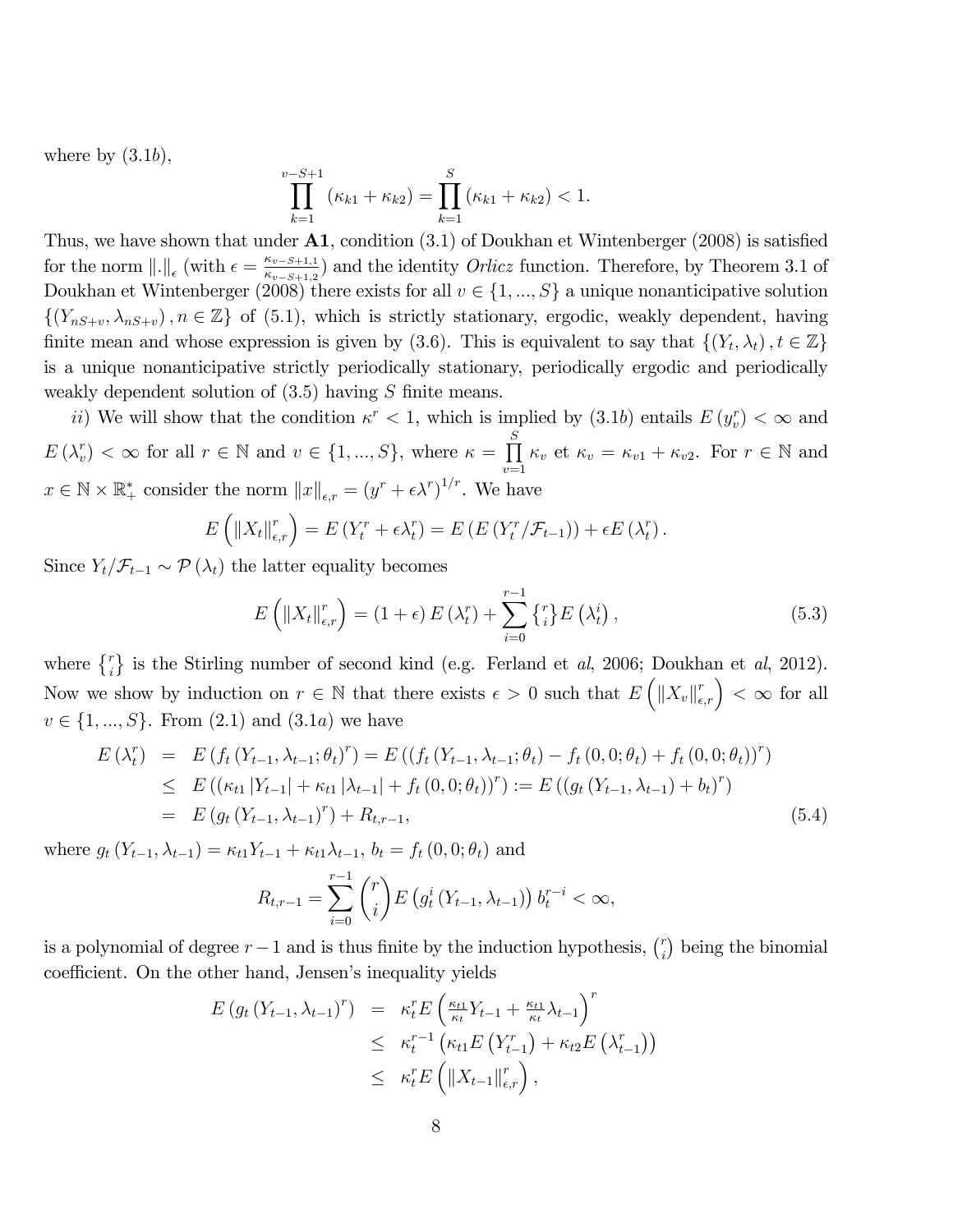so that  $(5.4)$  takes the form

$$
E\left(\lambda_t^r\right) \leq \kappa_t^r \left\|X_{t-1}\right\|_{\epsilon,r}^r + R_{t,r-1}.\tag{5.5}
$$

Combining  $(5.3)$  and  $(5.5)$ , one obtains the following linear periodic difference inequation

$$
E\left(\left\|X_t\right\|_{\epsilon,r}^r\right) \le (1+\epsilon)\,\kappa_t^r E\left(\left\|X_{t-1}\right\|_{\epsilon,r}^r\right) + C_t,\tag{5.6}
$$

where  $C_t = (1 + \epsilon) R_{t,r-1} + \sum_{r=1}^{r-1}$  $i=0$  $\{^r_i\}E\left(\lambda^i_t\right)$  $t(t)$  is finite by the induction hypothesis. By successive replacements S times in (5.6) and by virtue of the periodic stationarity of  $\{X_t, t \in \mathbb{Z}\}\)$  which implies that  $||X_t||_{\epsilon,r}^r = ||X_{t-S}||_{\epsilon,r}^r$ , it follows that

$$
E\left(\left\|X_t\right\|_{\epsilon,r}^r\right) \leq \left(1+\epsilon\right)^S \kappa^r E\left(\left\|X_t\right\|_{\epsilon,r}^r\right) + K_t,
$$

where  $K_t = \sum_{j=0}^{S-1}$  $\prod^{j-1}$  $i=0$  $\kappa_{t-i}^r C_{t-j} (1+\epsilon)^j < \infty$ . It suffices to take  $\epsilon < \frac{1}{\kappa^{r/S}}$ , it follows that

$$
E\left(\left\|X_t\right\|_{\epsilon,r}^r\right) \le \frac{K_t}{1-(1+\epsilon)^S\kappa^r} < \infty,
$$

for all  $r \in \mathbb{N}$  and  $t \in \{1, ..., S\}$ .

#### 5.2. Proof of Proposition 3.1

i) We show the necessity of (3.2) as its sufficiency for  $E(Y_v) < \infty$  stems from Theorem 3.1. Taking expectation of  $Y_t$  in (2.1) and using the linear form of  $f_t$  (see Example 2.1, ii)), we find the linear periodic difference equation  $E(\lambda_t) = (\alpha_t + \beta_t) E(\lambda_{t-1}) + \omega_t$  whose solution exists if and only if  $(3.2)$  is satisfied.

ii) For the existence of the second moments  $E(Y_v^2)$ , it is enough to find a necessary and sufficient condition for  $E\left(\lambda_t^2\right)$  $t<sub>t</sub><sup>2</sup>$ )  $<\infty$  (1  $\leq$  t  $\leq$  S) (see e.g. Ahmad and Francq, 2016 in the aperiodic case  $S = 1$ . By a direct calculation we find the following periodic linear difference equation

$$
E\left(\lambda_t^2\right) = \left(\alpha_t^2\left(\sigma_t^2 + 1\right) + 2\alpha_t\beta_t + \beta_t^2\right)E\left(\lambda_{t-1}^2\right) + \left(2\alpha_t\omega_t + 2\beta_t\omega_t + \alpha_t^2\right)E\left(\lambda_{t-1}\right) + \omega_t^2,
$$

whose solution exists if and only if  $(3.7)$  is satisfied.

iii) The proof is similar to ii). We shall find a necessary and sufficient condition for  $E\left(\lambda_t^4\right)$  $\binom{4}{t}<\infty$  $(1 \leq t \leq S)$ . From the expression of the third and fourth moments of the negative binomial distribution, we find the following linear periodic difference equation

$$
E\left(\lambda_t^4\right) = \left(\left(\alpha_t + \beta_t\right)^4 + 6\sigma_t^2\alpha_t^2\left(\alpha_t + \beta_t\right)^2 + \sigma_t^4\alpha_t^3\left(11\alpha_t + 8\beta_t\right) + 6\sigma_t^6\alpha_t^4\right)E\left(\lambda_{t-1}^4\right) + R_t,
$$

whose solution exists if and only if  $(3.8)$  is satisfied,  $R_t$  being a finite generic constant whose value is unimportant.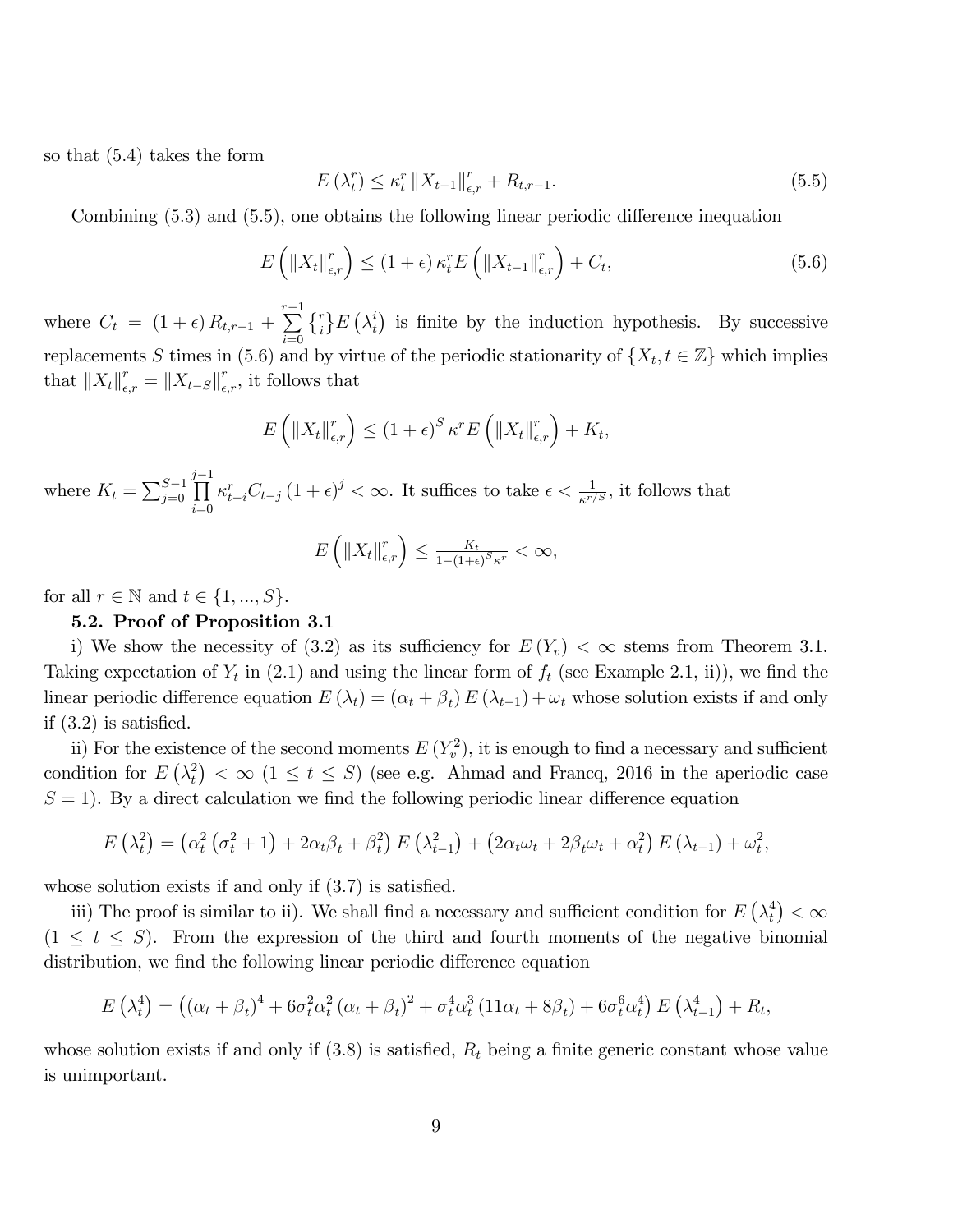## References

[1] Ahmad, A.; Francq, C. (2016). Poisson qmle of count time series models. Journal of Time Series Analysis, 37, 291-314.

[2] Aknouche, A., Al-Eid, E.; Demouche, N. (2017). Generalized quasi-maximum likelihood inference for periodic conditionally heteroskedastic models. Statistical Inference for Stochastic Processes, forthcoming. DOI: 10.1007/s11203-017-9160-x.

[3] Bentarzi, M.; Bentarzi, W. (2017). Periodic integer-valued  $GARCH(1,1)$  model. *Communica*tions in Statistics -Simulation and Computation, 47, 1167-1188.

[4] Christou, V.; Fokianos, K. (2014). Quasi-likelihood inference for negative binomial time series models. Journal of Time Series Analysis, 35, 55-78.

[5] Christou, V.; Fokianos, K. (2015). Estimation and testing linearity for non-linear mixed Poisson autoregressions. Electronic Journal of Statistics, 9, 1357-1377.

[6] Davis, R.A., Holan, S.H., Lund, R.; Ravishanker, N. (2016). Handbook of discrete-valued time series. Chapman and Hall.

[7] Davis, R.A.; Liu, H. (2016). Theory and inference for a class of observation-driven models with application to time series of counts. Statistica Sinica, 26, 1673-1707.

[8] Dedecker, J.; Prieur, C. (2004). Coupling for  $\tau$ -dependent sequences and applications. *Journal* of Theoretical Probability, 17, 861-885.

[9] Douc, R., Doukhan, P.; Moulines, E. (2013). Ergodicity of observation-driven time series models and consistency of the maximum likelihood estimator. Stochastic Processes and their Applications, 123, 2620-2647.

[10] Doukhan, P., Fokianos, K.; Tjøstheim, D. (2012). On weak dependence conditions for Poisson autoregressions. Statistics and Probability Letters, 82, 942-948.

[11] Doukhan, P.; Wintenberger, O. (2008). Weakly dependent chains with infinite memory. Stochastic Processes and their Applications, 118, 1997-2013.

[12] Ferland, R., Latour, A.; Oraichi, D. (2006). Integer-valued GARCH process. Journal of Time Series Analysis, 27, 923-942.

[13] Fokianos, K., Rahbek, A.; Tjøstheim, D. (2009). Poisson autoregression. Journal of the American Statistical Association, 140, 1430-1439.

[14] Fokianos, K.; Tjøstheim, D. (2011). Log-linear Poisson autoregression. Journal of Multivariate Analysis, 102, 563-578.

[15] Franke, J. (2010). Weak dependence of functional *INGARCH* processes. Technical report, University of Kaiserslautern.

[16] Grunwald, G.K., Hyndman, R.J., Tedesco, L; Tweedie, R.L. (2000). Non-Gaussian conditional linear AR(1) models. Australian  $\mathcal{B}$  New Zealand Journal of Statistics, 42, 479-495.

[17] Neumann, M.H. (2011). Absolute regularity and ergodicity of Poisson count processes. *Bernoulli*,